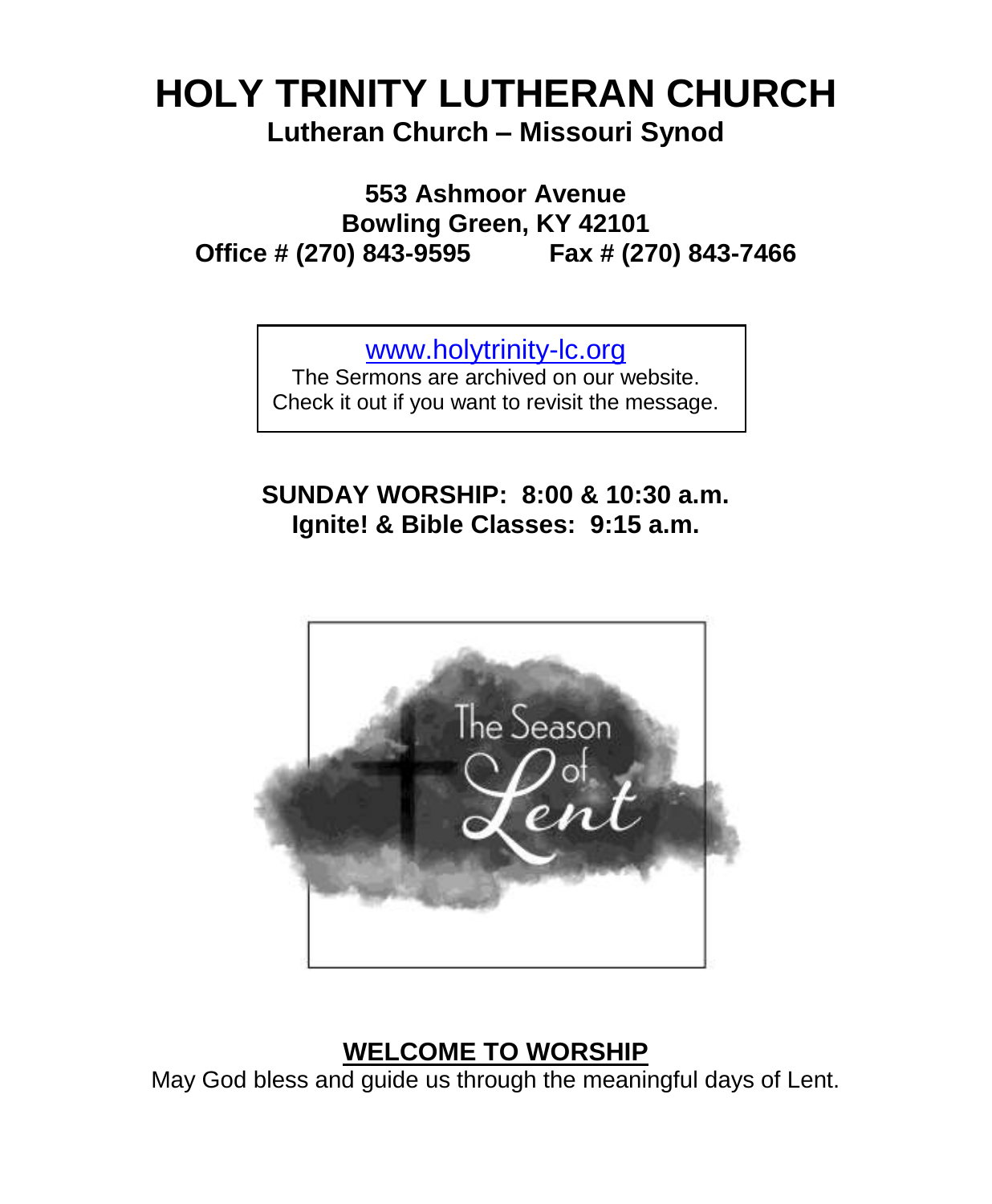**TO OUR VISITORS:** We are delighted that you have joined us tonight. We pray that the service blesses you and invite you to worship with us again. If you are seeking a church family or would like to know more about Holy Trinity, please contact the Church Office at (270) 843-9595. We are here to serve you. Please be sure to provide us with your address and phone number so that we might extend a special welcome.

**A NURSERY** is available for infants up to children starting Kindergarten. Exit the sanctuary to the rear, and follow the hallway to the left, then turn at the first hallway to the right. Parents are welcome to worship with their children, but please use the nursery as needed. If you have any questions regarding the nursery please contact Laurie Seavey at (270) 991-1172. **NOTE**: There is also a "nursing/cry room" just before the hallway to the nursery.

## **CELEBRATING CHILDREN AT HOLY TRINITY LUTHERAN CHURCH:**

To the parents of our young children, may we suggest:

- Relax! God put the wiggle in children; don't feel you have to suppress it in God's house. All are welcome.
- Sit toward the front where it is easier for your little ones to see and hear what's going on at the altar. They tire of seeing the backs of others' heads.
- Quietly explain the parts of the service and the actions of the pastor, deacons, readers, acolytes, choir, etc.
- Sing the hymns, pray, and voice the responses. Children learn liturgical behavior by copying you.
- If you have to leave the service with your child, feel free to do so, but please come back. As Jesus said, "Let the children come to Me."
- Remember that the way we welcome children in church directly affects the way they respond to the Church, to God, and to one another. Let them know that they are at home in this house of worship.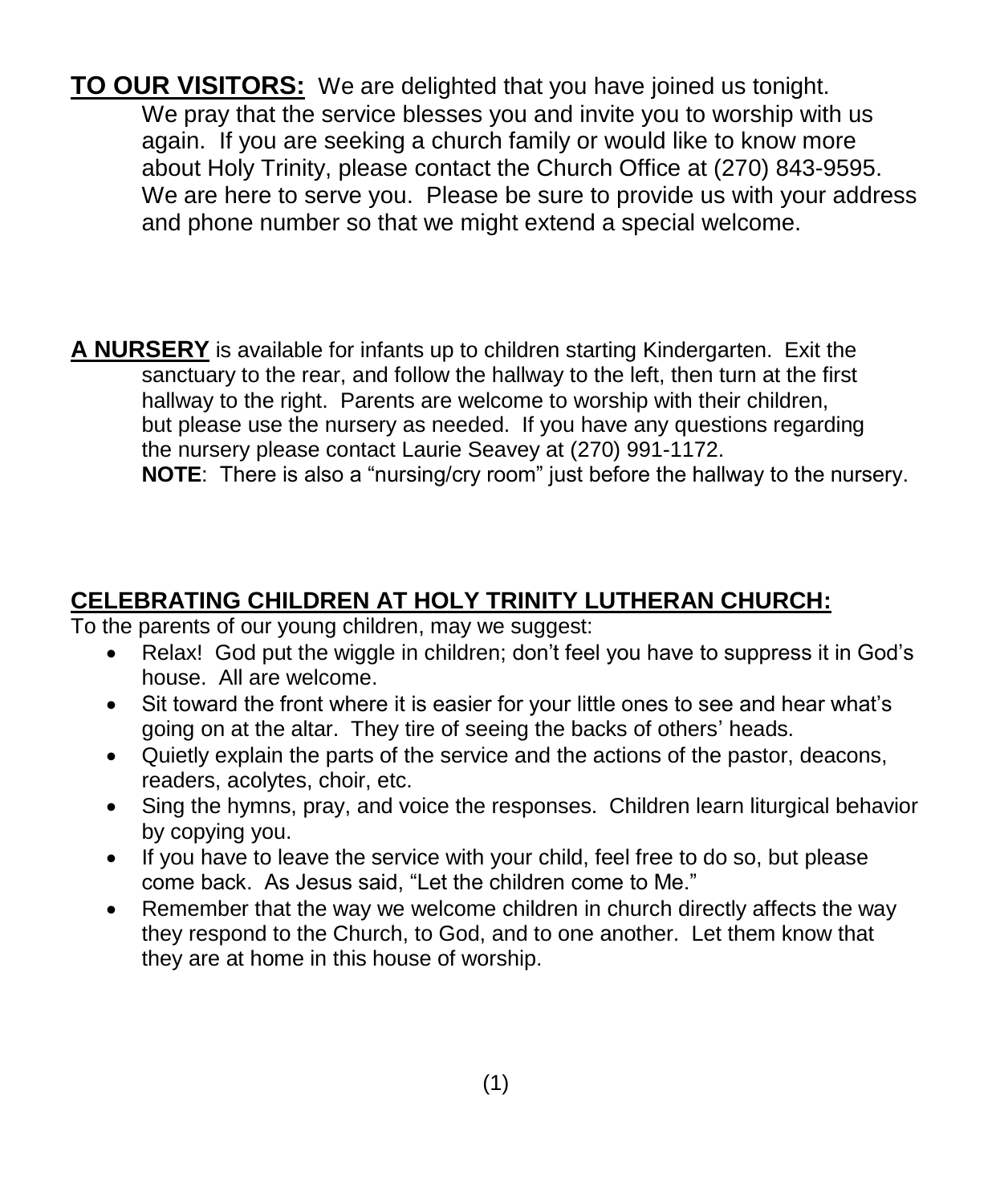**TO THE MEMBERS OF HOLY TRINITY:** The presence of children is a gift to the church and they are a reminder that our church is growing. Please welcome all children and give a smile of encouragement to their parents.

**WORSHIP BAGS** for our young worshipers are located in the Narthex. Please use these as needed during worship.

## **LARGE PRINT BULLETINS are available from the Ushers.**

# **LENTEN MIDWEEK SERVICE APRIL 6, 2022**

*Lord, Your cross proclaims eternal forgiveness and love. We cannot thank You enough.*

**PLEASE REMEMBER: Silence/Turn Off your cell phone** as you come into the Sanctuary to worship the Lord. While you are silencing your phone, we encourage you to 'check in' on Facebook that you are with us today. Thank you.

**PRESERVICE MUSIC**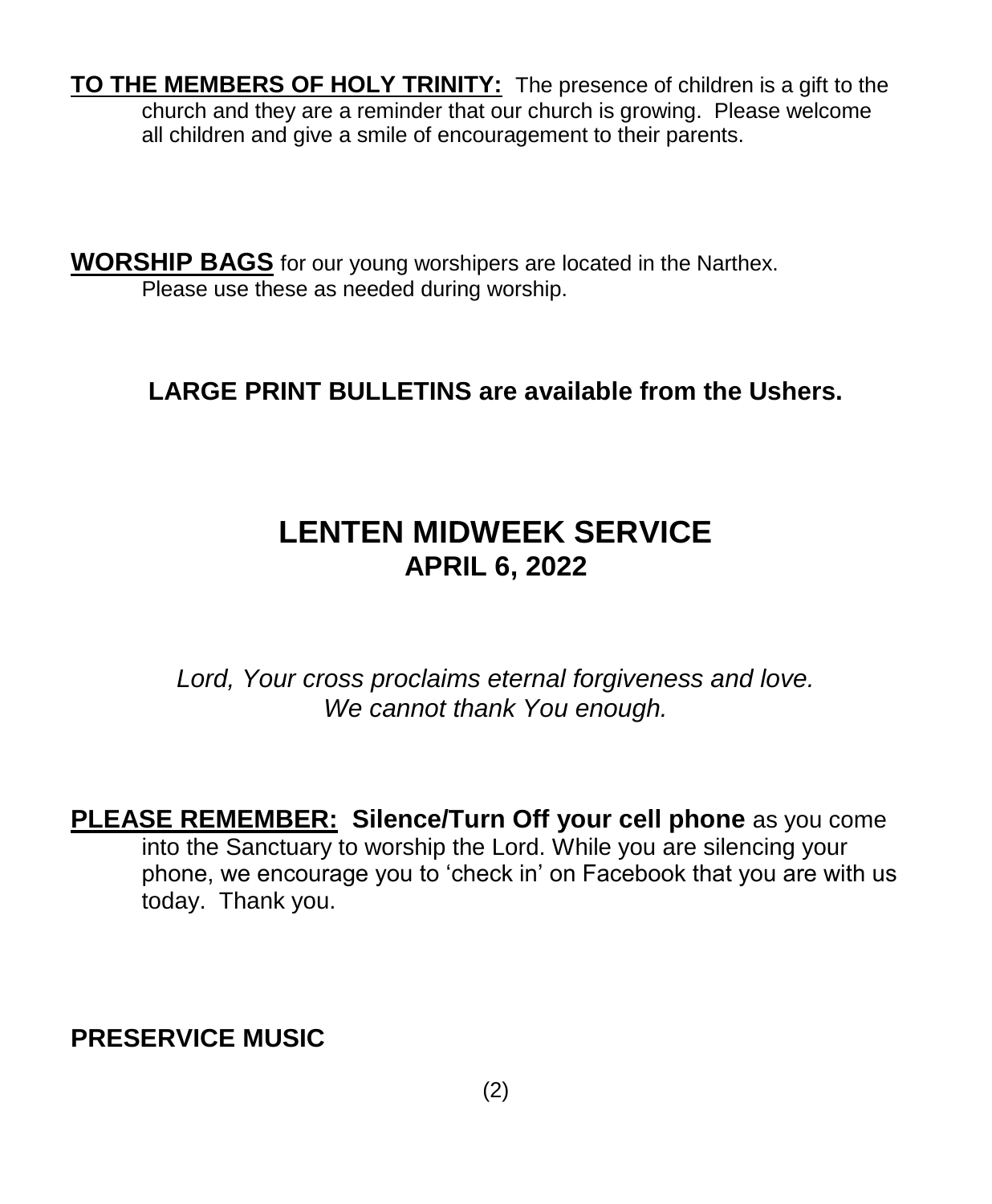# **THE SERVICE OF LIGHT**

Lutheran Service Book Pages 243-247 *(Go through the prayer in the middle of the page)*

*Please stand*

Pastor Press will sing the Leader parts.

### *Please be seated* **THE PSALMODY**

| Liturgist:<br>People: | The LORD lives, and blessed be my rock,<br>And exalted be my God, the rock of my salvation.                       |
|-----------------------|-------------------------------------------------------------------------------------------------------------------|
| Liturgist:            | There is none holy like the Lord: for there is none besides<br>you;                                               |
| People:               | There is no rock like our God.                                                                                    |
| Liturgist:<br>People: | The Lord is my rock and my fortress and my deliverer,<br>My God, my rock, in whom I take refuge.                  |
| Liturgist:<br>People: | My shield, and the horn of my salvation,<br>My stronghold and my refuge, my savior; you save me<br>from violence. |
| Liturgist:<br>People: | For who is God, but the Lord?<br>And who is a rock, except our God?                                               |
| Liturgist<br>People:  | Glory be to the Father and to the Son<br>And to the Holy Spirit;<br>(CONTINUED)<br>(3)                            |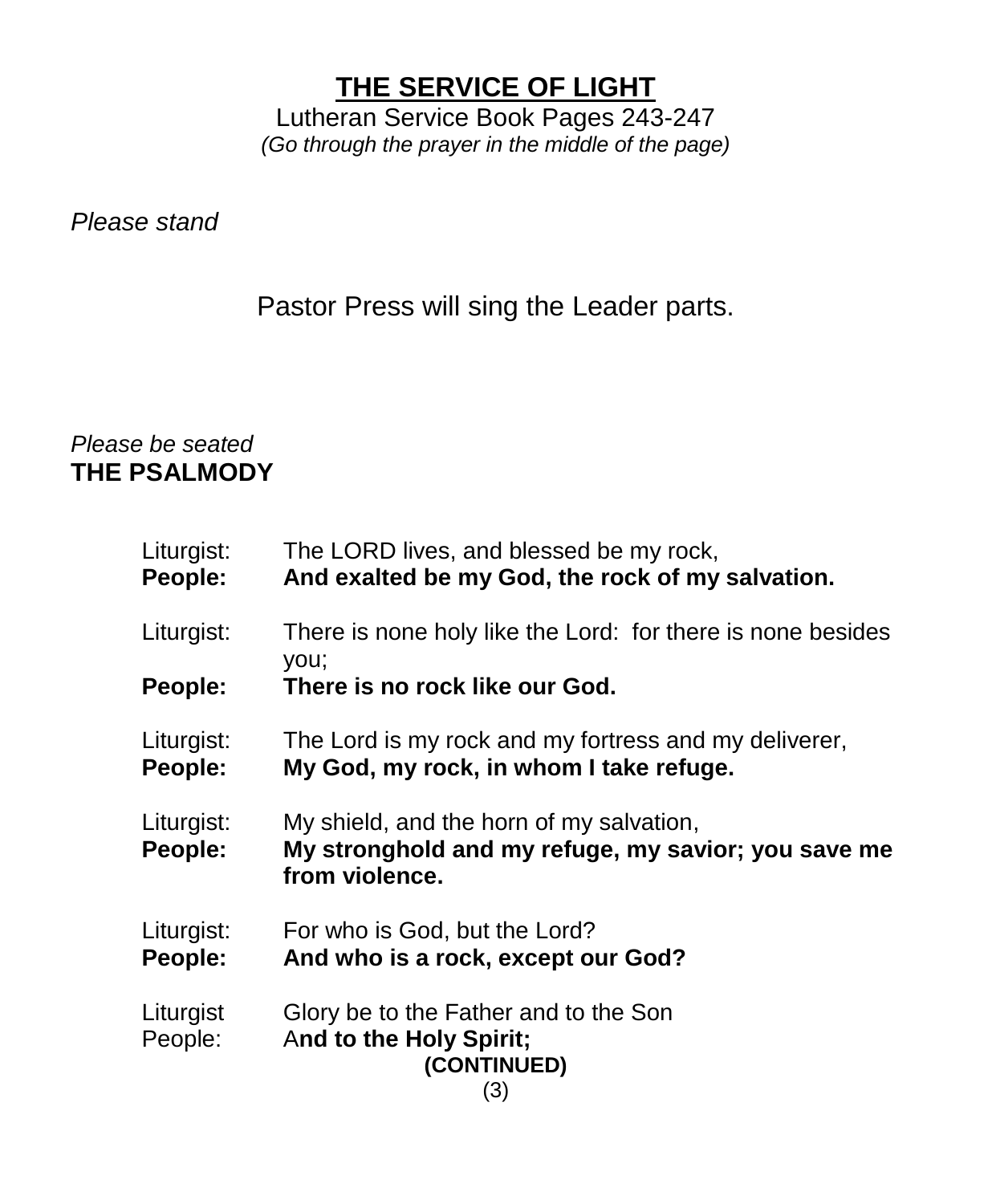#### Liturgist: As it was in the beginning, People: I**s now, and will be forever. Amen.**

#### Liturgist: The LORD lives, and blessed be my rock, **People: And exalted be my God, the rock of my salvation.**

# **FROM THE HOLY SCRIPTURES**

### **THE OLD TESTAMENT READING Job 19:23–27a**

Reader: The Old Testament Reading is from the 19<sup>th</sup> chapter of Job.

[Job said]

<sup>23</sup> "Oh that my words were written!

Oh that they were inscribed in a book!

- $24$  Oh that with an iron pen and lead they were engraved in the rock forever!
- <sup>25</sup> For I know that my Redeemer lives, and at the last he will stand upon the earth.
- <sup>26</sup> And after my skin has been thus destroyed, yet in my flesh I shall see God,

 $27$  whom I shall see for myself, and my eyes shall behold, and not another."

> Reader: O Lord, have mercy on us. **People: Thanks be to God.**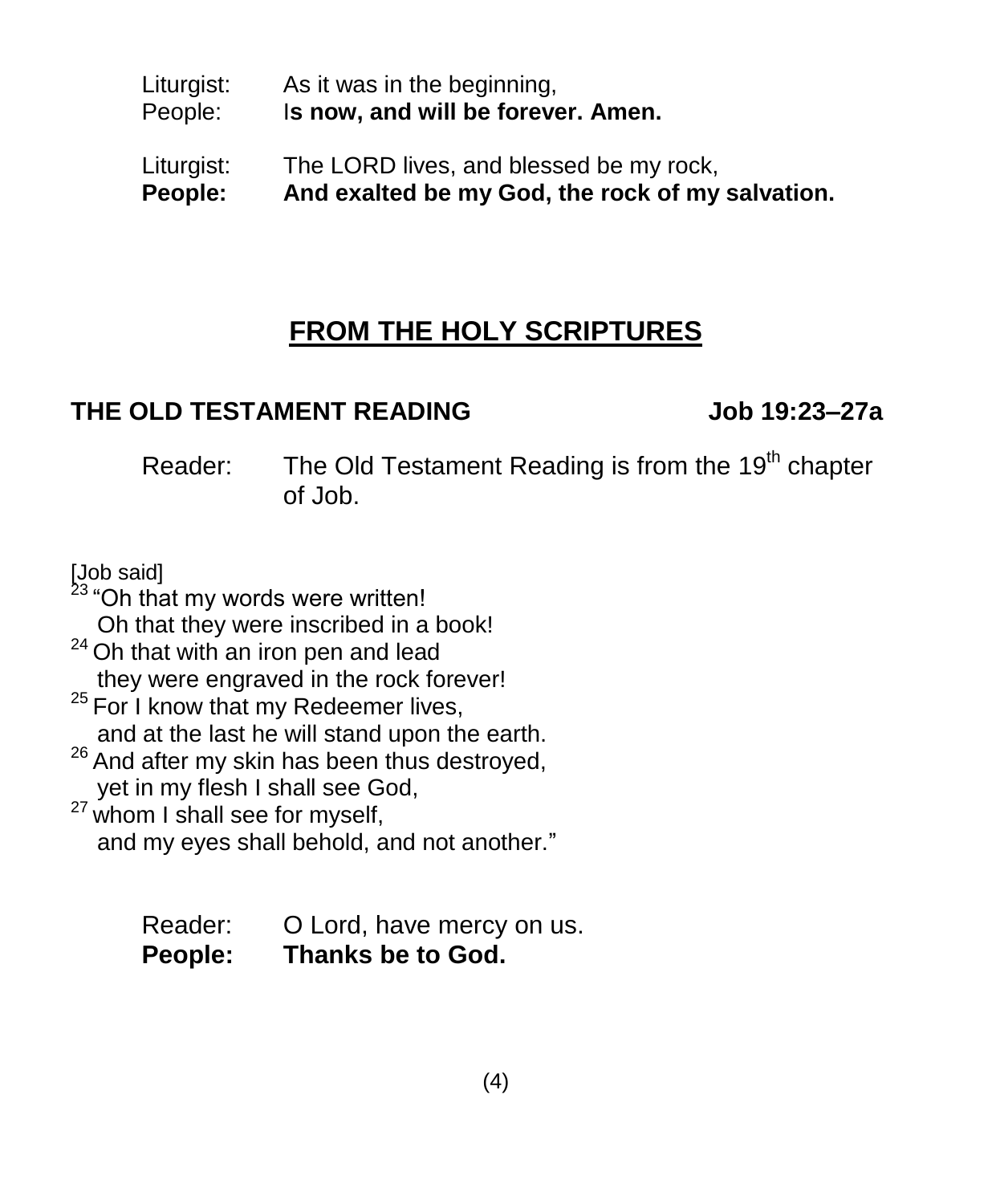# **THE EPISTLE READING Galatians 3:10-14**

Reader: The Epistle Reading is from the 3<sup>rd</sup> chapter of Galatians.

 $10$  For all who rely on works of the law are under a curse; for it is written, "Cursed be everyone who does not abide by all things written in the Book of the Law, and do them." <sup>11</sup> Now it is evident that no one is justified before God by the law, for "The righteous shall live by faith."  $^{12}$  But the law is not of faith, rather "The one who does them shall live by them." <sup>13</sup> Christ redeemed us from the curse of the law by becoming a curse for us—for it is written, "Cursed is everyone who is hanged on a tree" $-$ <sup>14</sup> so that in Christ Jesus the blessing of Abraham might come to the Gentiles, so that we might receive the promised Spirit through faith.

| Reader:        | O Lord, have mercy on us. |
|----------------|---------------------------|
| <b>People:</b> | Thanks be to God.         |

#### Please stand for **THE HOLY GOSPEL Luke 23:35-56**

Reader: The Holy Gospel according to St. Luke, the 23<sup>rd</sup> chapter.

 $35$  And the people stood by, watching, but the rulers scoffed at him, saying, "He saved others; let him save himself, if he is the Christ of God, his Chosen One!"  $36$  The soldiers also mocked him, coming up and offering him sour wine  $37$  and saying, "If you are the King of the Jews, save yourself!"<sup>38</sup> There was also an inscription over him, "This is the King of the Jews."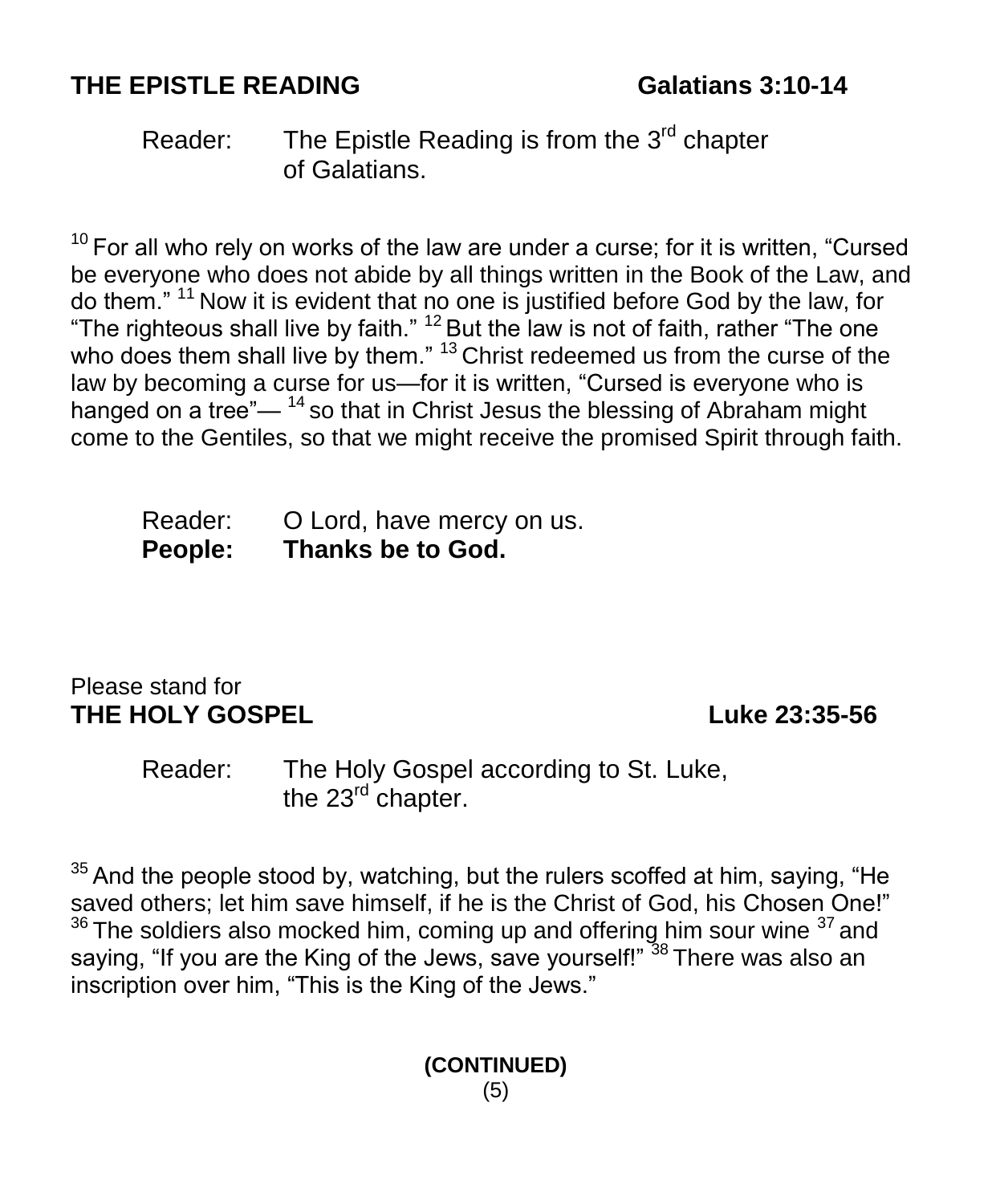$39$  One of the criminals who were hanged railed at him, saying, "Are you not the Christ? Save yourself and us!" <sup>40</sup> But the other rebuked him, saying, "Do you not fear God, since you are under the same sentence of condemnation? <sup>41</sup> And we indeed justly, for we are receiving the due reward of our deeds; but this man has done nothing wrong." <sup>42</sup> And he said, "Jesus, remember me when you come into your kingdom." <sup>43</sup> And he said to him, "Truly, I say to you, today you will be with me in paradise."

 $44$  It was now about the sixth hour, and there was darkness over the whole land until the ninth hour, <sup>45</sup> while the sun's light failed. And the curtain of the temple was torn in two. <sup>46</sup> Then Jesus, calling out with a loud voice, said, "Father, into your hands I commit my spirit!" And having said this he breathed his last. <sup>47</sup> Now when the centurion saw what had taken place, he praised God, saying, "Certainly this man was innocent!" <sup>48</sup> And all the crowds that had assembled for this spectacle, when they saw what had taken place, returned home beating their breasts. <sup>49</sup> And all his acquaintances and the women who had followed him from Galilee stood at a distance watching these things.

<sup>50</sup> Now there was a man named Joseph, from the Jewish town of Arimathea. He was a member of the council, a good and righteous man, <sup>51</sup> who had not consented to their decision and action; and he was looking for the kingdom of God. <sup>52</sup> This man went to Pilate and asked for the body of Jesus. <sup>53</sup> Then he took it down and wrapped it in a linen shroud and laid him in a tomb cut in stone, where no one had ever yet been laid.<sup>54</sup> It was the day of Preparation, and the Sabbath was beginning.<sup>55</sup> The women who had come with him from Galilee followed and saw the tomb and how his body was laid.  $56$  Then they returned and prepared spices and ointments.

On the Sabbath they rested according to the commandment.

Reader: In many and various ways, God spoke to His people of old by the prophets.

**People: But now in these last days, He has spoken to us by His Son.**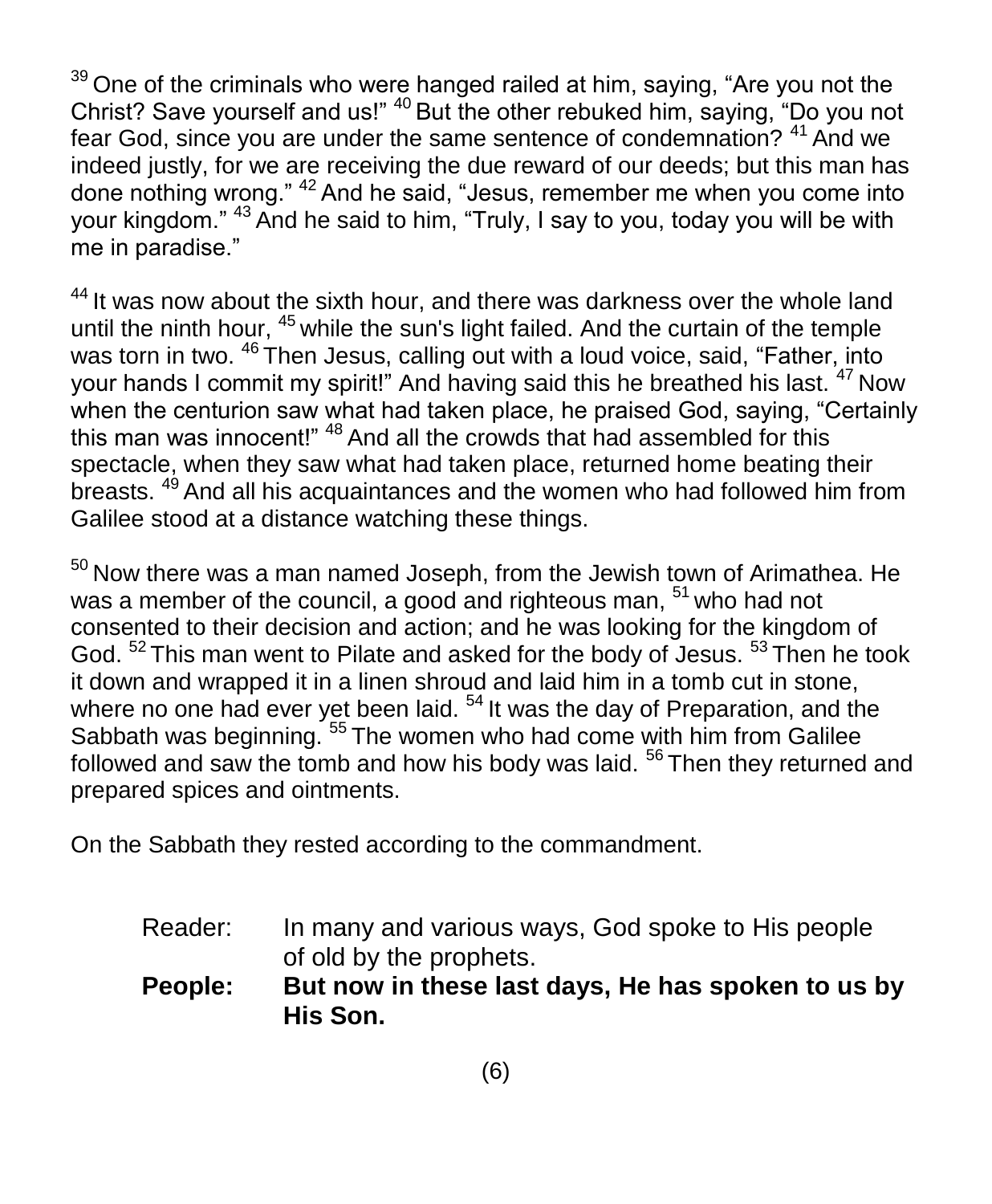# **THE GATHERING OF OUR TITHES AND OFFERINGS**

(This year the offerings we receive during the mid-week services will go to the missionaries that we regularly support.)

## **THE PRAYERS**

## **THE COLLECT FOR PEACE** L.S.B. Page 251

- Liturgist: O God, from whom come all holy desires, all good counsels, and all just works, give to us, Your servants, that peace which the world cannot give, that our hearts may be set to obey Your commandments and also that we, being defended from the fear of our enemies, may live in peace and quietness; through Jesus Christ, Your Son, our Lord, who lives and reigns with You and the Holy Spirit, one God, now and forever.
- **People: Amen.**

### **THE LORD'S PRAYER** *Matthew 6:9-13*

- Liturgist: Taught by our Lord and trusting His promises, we are bold to pray:
- **All: Our Father who art in heaven, hallowed be Thy name, Thy kingdom come, Thy will be done on earth as it is in heaven; give us this day our daily bread; and forgive us our trespasses as we forgive those who trespass against us; and lead us not into temptation, but deliver us from evil. For Thine is the kingdom and the power and the glory forever and ever. Amen.**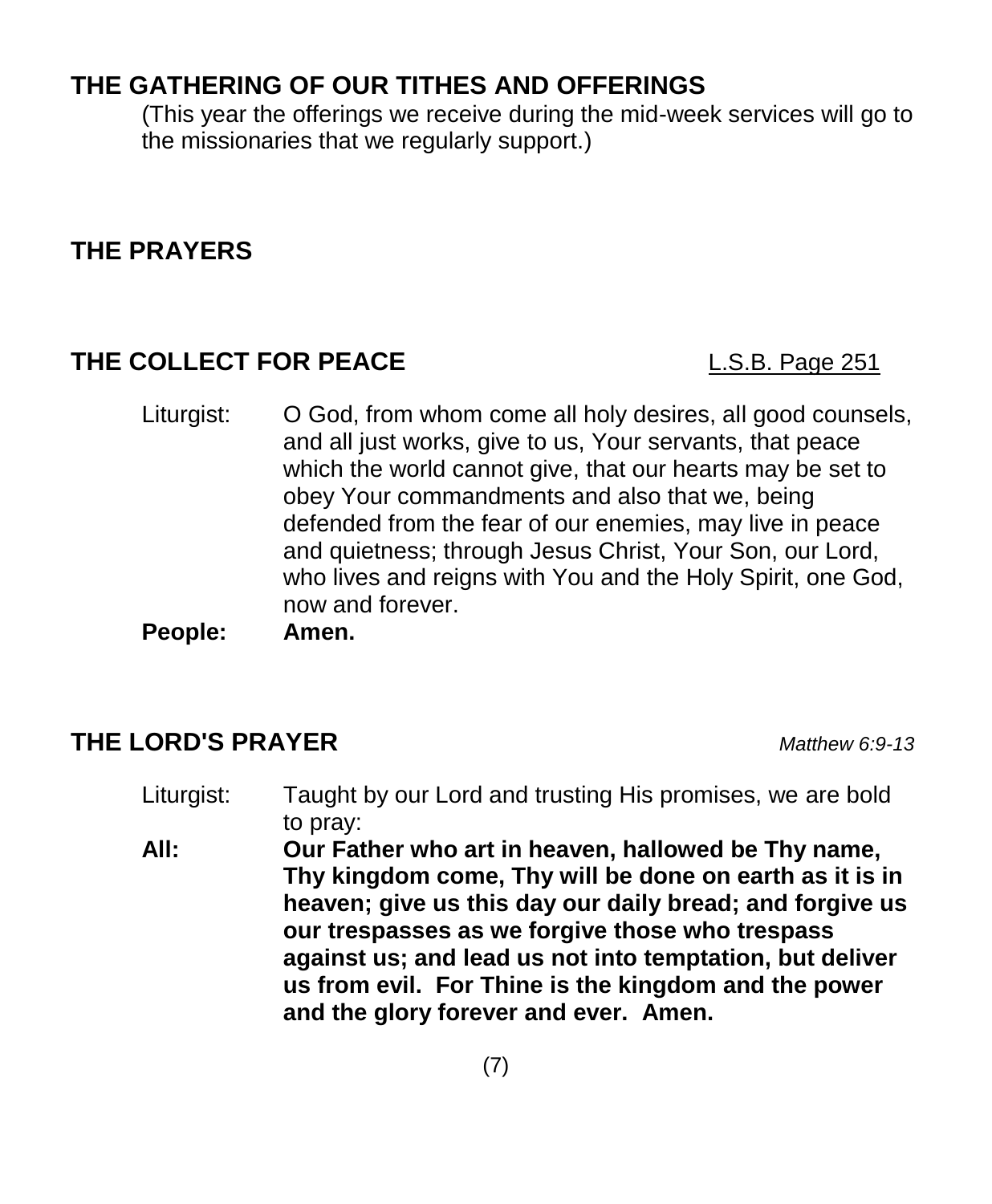## **THE SERMON HYMN** L.S.B. #448

# "O Darkest Woe"

**THE SERMON Pastor Press**

### **"Words Worth Engraving In Rock" Text: Job 19:23-27a**

#### **THE BLESSING/BENEDICTION**

- Pastor: Let us bless the Lord.
- **People: Thanks be to God.**
- Pastor: The almighty and merciful Lord, the Father, the Son, and the Holy Spirit, bless and preserve you.

*(Amen response is sung by all.)*



**THE CLOSING HYMN** L.S.B. #451

"Stricken, Smitten, and Afflicted" (8)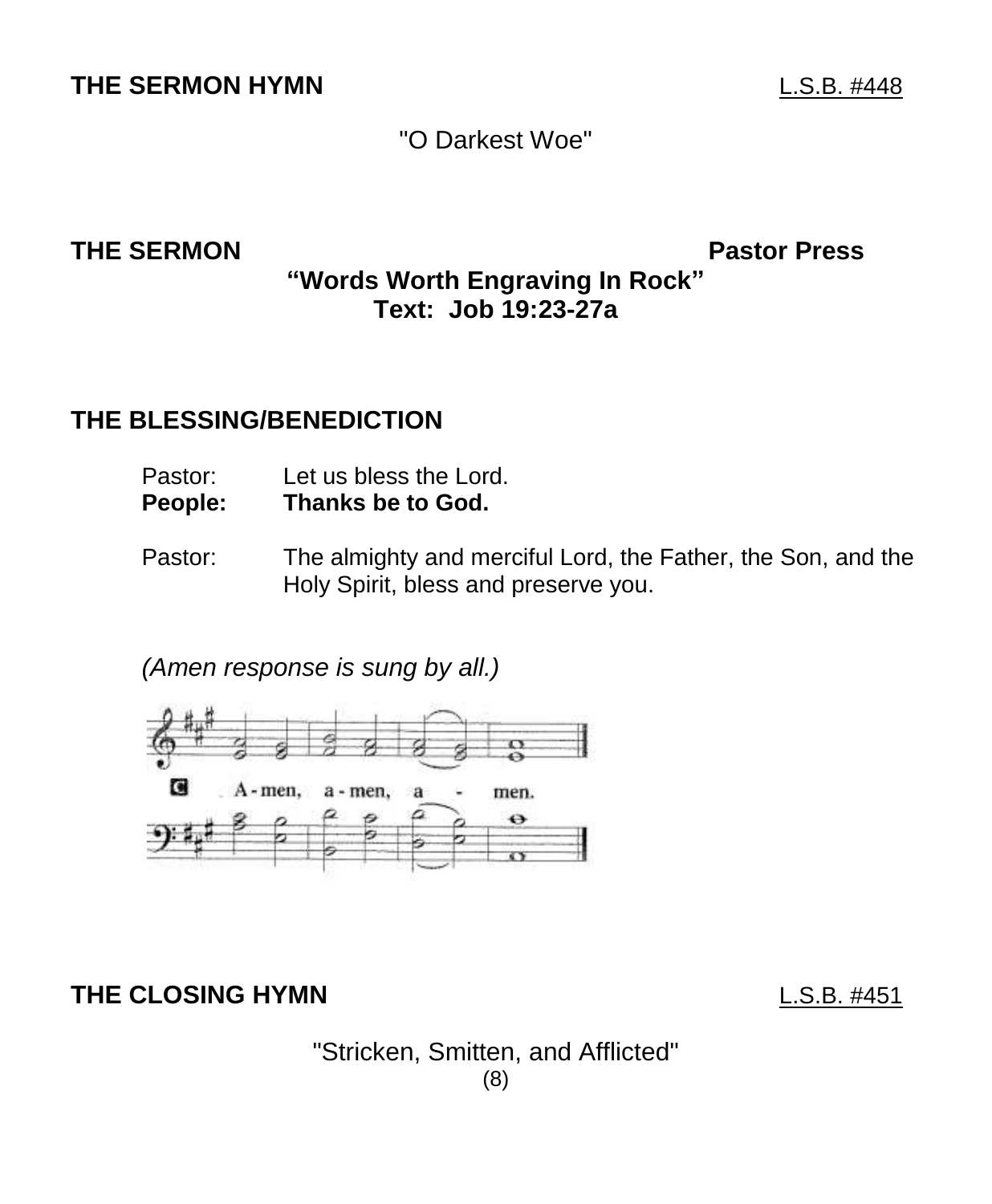#### **THE POSTLUDE**

Liturgy (or the appropriate portion thereof) from the Lutheran Service Book ©2006 Concordia Publishing House. Used by permission. License #000014332.

#### **+ + OUR WORSHIP CONTINUES IN OUR DAILY SERVICE + +**

#### **STAFF**

**Senior Pastor:** Rev. Andrew Toopes [toopes57@gmail.com](mailto:toopes57@gmail.com)

Associate Pastor: Rev. Dr. Mark Press [press@csp.edu](mailto:press@csp.edu)

**Director of School Ministry:** Mr. Bill Hiskey [bhiskey@htlc-bg.org](mailto:bhiskey@htlc-bg.org)

**Director of Christian Education:**  Mr. Jonah Kaufmann is a state of the state of the state of the state of the state of the state of the state of the state of the state of the state of the state of the state of the state of the state of the state of the sta

**Co-Choir Directors:** Beth Markel beth **[beth@themarkelfamily.com](mailto:beth@themarkelfamily.com) Organists:** Judy Owens **imaging the state of the state of the state of the state of the state of the state of the state of the state of the state of the state of the state of the state of the state of the state of the sta**  and Beth Markel **Minister of Int'l Outreach: Nelson Feliciano [impactodegraciabg@gmail.com](mailto:impactodegraciabg@gmail.com)** 

**HTLS Preschool Director:** Gretchen Bugsch [gbugsch@htlc-bg.org](mailto:gbugsch@htlc-bg.org)

**Secretaries:** Dionne Milam (church) [dmilam@htlc-bg.org](mailto:dmilam@htlc-bg.org) Jennifer Whittamore (school) [school.admin@htlc-bg.org](mailto:school.admin@htlc-bg.org)

Phone #870-672-2117 Phone #651-788-6940

Phone #270-843-1001

Phone #270-843-9595 **Deacon:** Mike Bryant Mike Bryant Mike Bryant Muslim Muslim Muslim Lutheransound@gmail.com Phone #270-791-5495 Amy Wieting **[awieting@ix.netcom.com](mailto:awieting@ix.netcom.com)** 

> Phone #270-791-9432 Phone #270-843-1001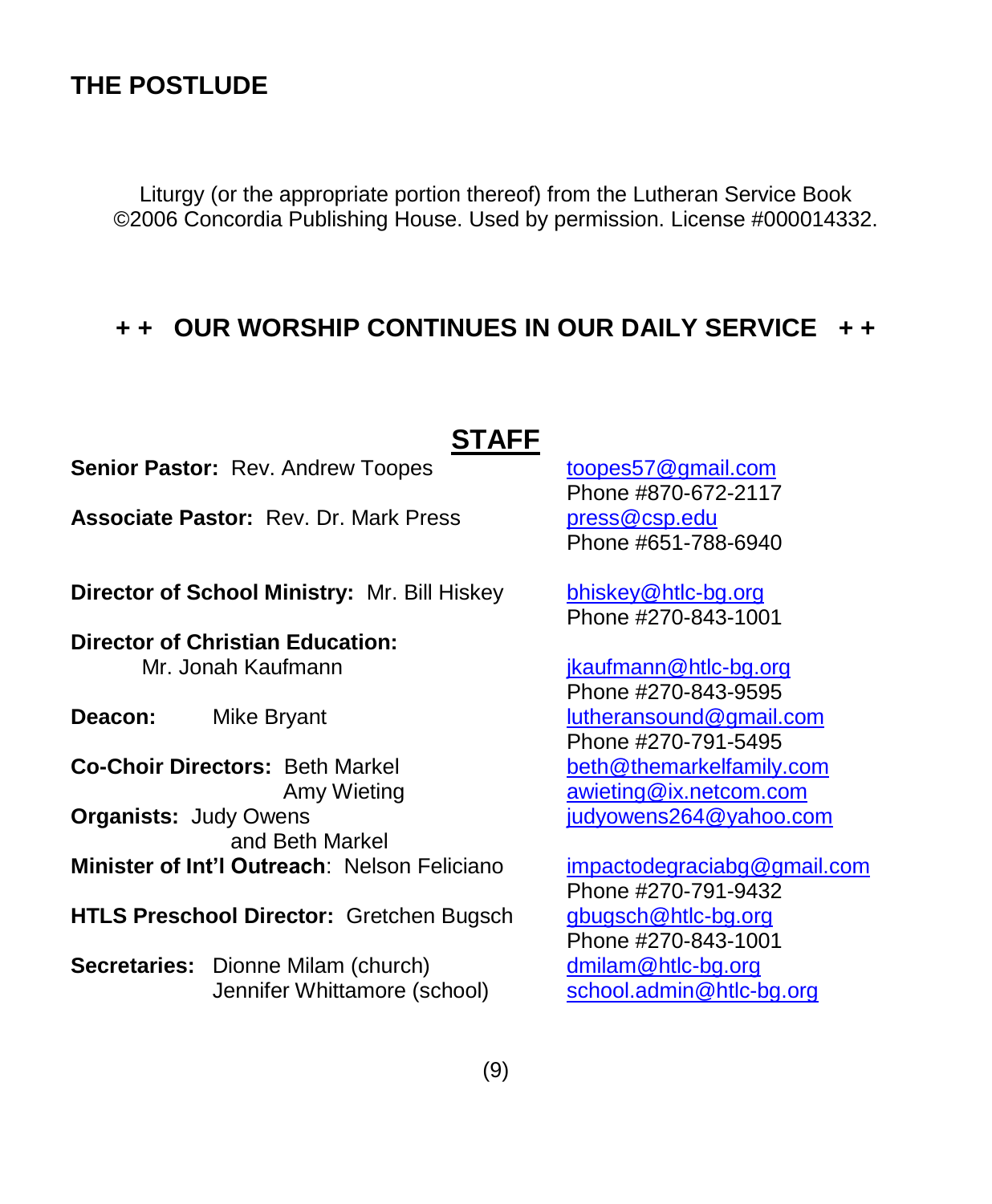# **PARISH NOTES**

*THANK YOU to everyone who contributed to our worship service tonight.* 

**ANNOUNCEMENTS**: Please submit announcements to the Church Office by Wednesdays by e-mailing, calling, or dropping a note in the offering plate on Sundays.

**LENTEN OFFERINGS:** This year the offerings we receive during the mid-week services will go to the missionaries that we regularly support: David & Joyce Erber, Kristen Schmaltz, Shauen & Krista Trump, and Bob & Kristi Roegner. As of March 30 we have received \$4,944.00. Thank you for your support!

**APRIL NEWSLETTERS**: The newsletter has been distributed via email and the Narthex. If we have an email address for you then hopefully you have already received it. If we don't have an email, a printed copy is on the table in the Narthex for you to pick up and take home.

 If you would like to receive newsletters via email please contact the church office at 270-843-9595. The **DEADLINE** for articles for the May newsletter is Friday, April 15.

## **YOUTH WORK**

**Fuel With Friends** and **Junior Confirmation Class** will NOT meet through Lent/Easter. Youth and their parents are encouraged to attend our midweek services. Contact Pastor Toopes if you have any questions.